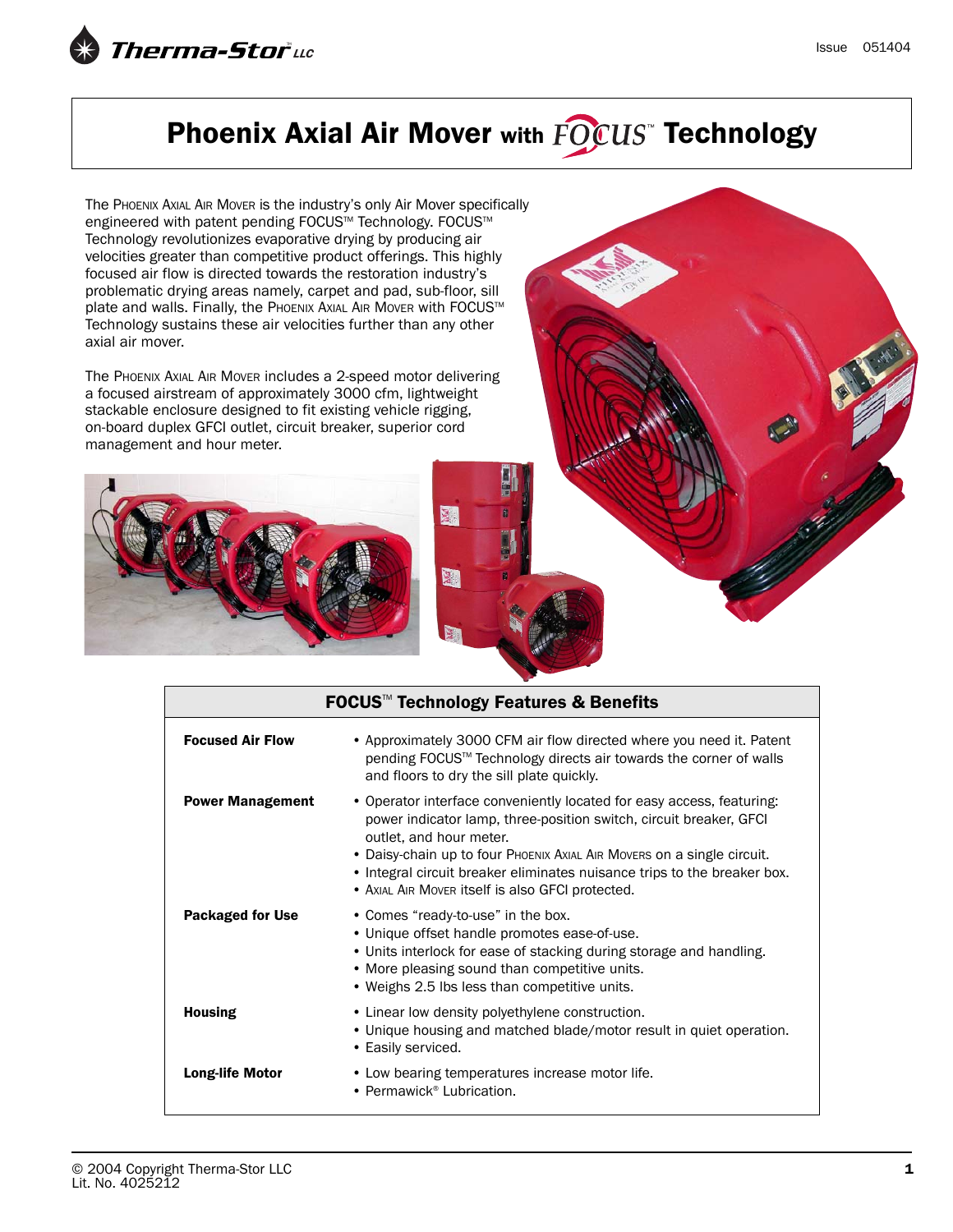## Table of Contents

| Introduction<br>FOCUS <sup>™</sup> Technology Features & Benefits<br><b>Safety Precautions</b><br><b>Intended Application for PHOENIX AXIAL AIR MOVER</b><br>Registrations<br>Specifications<br>Recommended Use<br>Power Requirements and Daisy-Chaining<br><b>Integrated Cord Wrap</b> | 1<br>1<br>$\overline{\mathbf{c}}$<br>$\begin{array}{c}\n 3 \\ 3 \\ 3\n \end{array}$<br>3 |
|-----------------------------------------------------------------------------------------------------------------------------------------------------------------------------------------------------------------------------------------------------------------------------------------|------------------------------------------------------------------------------------------|
| <b>AXIAL AIR MOVER Applications</b>                                                                                                                                                                                                                                                     |                                                                                          |
| Sizing for Water Restoration Jobs                                                                                                                                                                                                                                                       | 4                                                                                        |
| Placement                                                                                                                                                                                                                                                                               | 4                                                                                        |
| Orientation                                                                                                                                                                                                                                                                             | 4<br>4                                                                                   |
| Air Flow Diagrams<br><b>Performance Chart</b>                                                                                                                                                                                                                                           | 4                                                                                        |
| <b>AXIAL AIR MOVER Operation</b><br><b>Operating Instructions</b>                                                                                                                                                                                                                       | 5                                                                                        |
| <b>Axial AIR Mover Operator Panel Features</b>                                                                                                                                                                                                                                          |                                                                                          |
| <b>Run-Time Hour Meter</b>                                                                                                                                                                                                                                                              | 5                                                                                        |
| 12 Amp Circuit Breaker                                                                                                                                                                                                                                                                  | 5                                                                                        |
| Power Indication Lamp                                                                                                                                                                                                                                                                   | 5                                                                                        |
| 3-Position Drying Selector Switch                                                                                                                                                                                                                                                       | 5                                                                                        |
| <b>GFCI Protection</b>                                                                                                                                                                                                                                                                  | 6                                                                                        |
| <b>Maintaining Your Axial AIR MOVER</b>                                                                                                                                                                                                                                                 |                                                                                          |
| Servicing                                                                                                                                                                                                                                                                               | 6                                                                                        |
| <b>Motor Lubrication</b>                                                                                                                                                                                                                                                                | 6                                                                                        |
| Cleaning                                                                                                                                                                                                                                                                                | 6                                                                                        |
| Replacement Parts and Optional Accessories                                                                                                                                                                                                                                              | 6                                                                                        |
| Warranty                                                                                                                                                                                                                                                                                | 7                                                                                        |



## READ AND SAVE THESE INSTRUCTIONS

- Do not operate the unit with a cut or frayed power cord.
- Do not unplug the unit by pulling on the cord. Grasp the plug firmly and pull it out of the wall socket or power receptacle.
- Always use a grounded outlet.
- Never operate electrical equipment in standing water.
- Never operate with the safety grills removed. Personal injury may result.
- Do not stick your fingers or other objects through the safety grills.
- Do not restrict airflow to the unit. This may cause the unit to overheat.
- Unit should never be serviced or cleaned while it is plugged in.
- Do not plug more than 9.0 amps total into the GFCI outlet.
- Do not sit or stand on the unit or use as a shelf or table.
- Check GFCI protection before each use by pushing "test" button. If operating properly, "reset" button will pop out.
- Before leaving an AXIAL AIR MOVER unattended, ensure children do not have access to the equipment. Do not allow children to play with or near the unit or in its air flow.
- To reduce the risk of fire or electric shock, do not use this air mover with any solid-state speed control device.

## LIRE ET CONSERVER CES INSTRUCTIONS

- Risque de choc électrique Peut causer des blessures ou la mort. Débrancher toutes les alimentations en courant électrique à distance avant l'entretien ou le nettoyage.
- Ne pas utiliser l'appareil avec un cordon d'alimentation coupé ou effiloché.
- Ne pas débrancher l'appareil en tirant sur le cordon. Tenir la fiche fermement et la tirer hors de la prise murale ou la prise d'alimentation électrique.
- Toujours utiliser une prise mise à la terre.
- Ne jamais utiliser l'équipement électrique dans de l'eau stagnante.
- Ne jamais utiliser sans les grilles de protection. Des blessures risquent d'en résulter.
- Ne pas passer les doigts ou d'autres objets dans les grilles de protection.
- Ne pas diminuer le débit d'air arrivant jusqu'à l'appareil. L'appareil risque de trop chauffer.
- Ne pas brancher plus de 9 ampères au total au différentiel.
- Ne pas s'asseoir ou se tenir debout sur l'appareil; ne pas l'utiliser comme étagère ou table.
- Vérifier la protection du différentiel avant chaque utilisation en appuyant sur le bouton " test ". Si l'appareil fonctionne correctement, le bouton " reset " ressort.
- Avant de laisser un appareil aéraulique axial sans surveillance, s'assurer que les enfants n'ont pas accès à l'équipement. Ne pas laisser les enfants jouer avec l'appareil ou à proximité de l'appareil ou dans l'air qu'il projette.
- Pour réduire le risque d'incendie ou de choc électrique, ne pas utiliser ce ventilateur avec un dispositif de commande de vitesse à semi-conducteurs.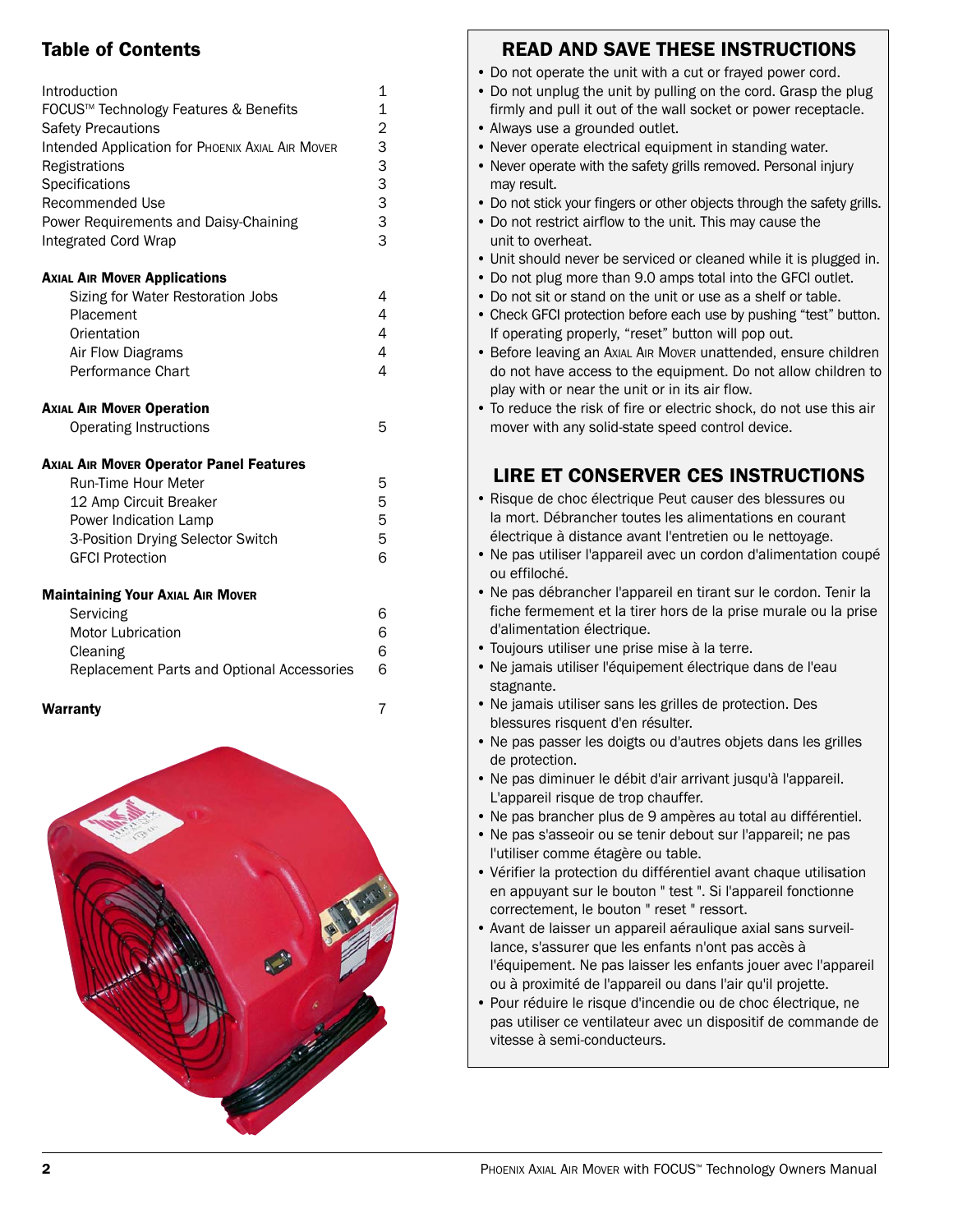#### **Intended Application for PHOENIX AXIAL AIR MOVER**

The PHOENIX AXIAL AIR MOVER minimizes overall drying time on water restoration jobs. The PHOENIX AXIAL AIR MOVER uses patent pending FOCUS Technology to maximize air velocity across floors and along walls for longer distances. By maximizing the air velocity, water evaporates more quickly from the carpet, pad, sub-floor, wall, and sill plate. We optimized the PHOENIX AXIAL AIR MOVER to dry structures through rapid evaporation.

#### Registrations

The PHOENIX AXIAL AIR MOVER (P/N 4025200) conforms to UL STD 507. Certified to CAN/CSA STD C22.2 No. 113.

#### Specifications

| Size                                       | Height: 19.5"<br>Width: 19.9"<br>Depth: 15.2" (intake to exhaust) |
|--------------------------------------------|-------------------------------------------------------------------|
| Weights                                    | Unit: 29.5 lbs. Shipping: 32.7 lbs.                               |
| Motor                                      | 1/4 hp 1-phase 110/120 VAC 2-speed<br>4-pole, PSC Electric Motor. |
| <b>CFM</b>                                 | Approximately 3000                                                |
| Cord                                       | 20ft Power Cord                                                   |
| Outlet<br>Current Draw 2.5 Amps<br>Voltage | 15A UL Rated GFCI Duplex Receptacle<br><b>115 VAC</b>             |

#### Recommended Use

Recommended use(s) of on-board duplex GFCI are show in Figure 2. NOTE: Standard 115 VAC electrical outlets.



#### Power Requirements and Daisy-Chaining the PHOENIX AXIAL AIR MOVER

The PHOENIX AXIAL AIR MOVER draws 2.5 amps. The 12 amp, on-board circuit breaker will allow four (4) PHOENIX AXIAL AIR Movers on one circuit. When daisy-chaining the PHOENIX AXIAL AIR MOVER, turn on one PHOENIX AXIAL AIR MOVER at a time to prevent excessive current inrush caused by four units starting at once.



Figure 1: Too many Axial AIR Movers daisy-chained.

A ground fault in the PHOENIX AXIAL AIR MOVER or anywhere on the circuit will cause the AXIAL AIR MOVER'S GFCI to trip. After rectifying the ground fault, reset the GFCI by pressing the reset button.

#### Integrated Cord Wrap

The PHOENIX AXIAL AIR MOVER features integrated cord management. Wrap the cord around the cord wrap as shown and secure the cord with the clasp on the plug.



Figure 3: Cord wrap.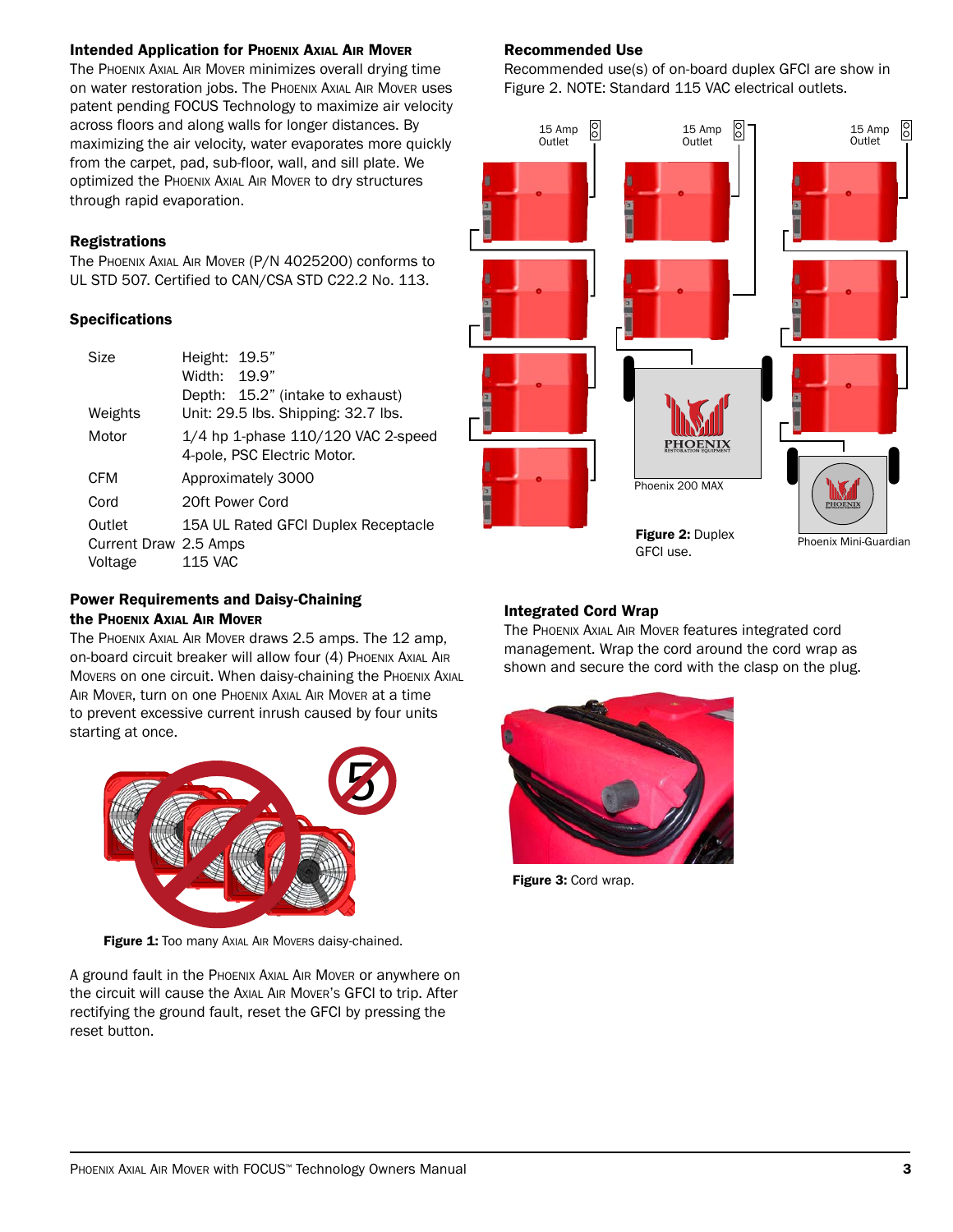## **AXIAL AIR MOVER Applications**

#### Sizing PHOENIX AXIAL AIR MOVER'S for Water Restoration Jobs

Current industry standards call for one air mover per 10-14 linear feet of wall space, dependent upon the Class of water damage. For commercial structures, the industry standard calls for one air mover for every 50-60 ft<sup>2</sup>.

The water restoration industry based these estimates on the air mover technology available when writing the standards. Following these equipment-sizing standards when using the PHOENIX AXIAL AIR MOVER will result in dramatically faster drying times. If the restoration professional desires to merely achieve industry standard drying times, he can use fewer PHOENIX AXIAL AIR MOVERS than current equipment standards allow.

#### Placement of the PHOENIX AXIAL AIR MOVER

Current industry guidelines suggest placing air movers at a 45° angle to wall. These guidelines apply to air movers without FOCUS Technology. FOCUS Technology allows the restoration professional to place the PHOENIX AXIAL AIR MOVER at an angle more parallel to the wall.



measured 3.5" parallel to wall.

The test graph shown above depicts immediate air flow at the FOCUS Technology corner and delivery of two times the evaporative drying air velocity of existing units. The AXIAL AIR MOVER sustains this air flow for more than 20 feet and maximizes the air velocity across the floor and along the wall when placed the at 4.5° angle from the wall.

By touching the front edge of the output side of the PHOENIX AXIAL AIR MOVER against the wall and rotating the rest of the unit against the wall, the restoration professional will place the PHOENIX AXIAL AIR MOVER at 4.5° due to the housing's built-in design. Industry experts agree placing AXIAL AIR MOVERS 45° angle to the wall wastes air flow and reduces the performance by forcing air up the wall.

The best applied angle for drying will range from 4.5° to 22.5° depending upon the Class of water damage, the type of structure, and the distance between air movers. Refer to Figure 5.

#### **Orienting PHOENIX AXIAL AIR** MOVERS to Create a Directional Drying System

The PHOENIX AXIAL AIR MOVER dries in counter- clockwise and clockwise directions for optimum ease of use. The PHOENIX AXIAL AIR MOVER ships with rubber feet on one side of the unit. For counter-clockwise drying, the "rubber feet" side faces down (Figure 6).

When the water restoration



4.5° To Wall as Shown

AIR FLOW

Figure 5: Placement of AXIAL AIR MOVER

professional needs to employ

clockwise drying (such as the need to dry a door jamb), simply rotate the PHOENIX AXIAL AIR MOVER 90° so the FOCUS Technology corner points toward the door jamb and floor for the clockwise drying.

If the water restoration professional dries in the clockwise direction often, we suggest attaching the two (factory provided) rubber feet into the threaded holes on the side of the PHOENIX AXIAL AIR MOVER. By attaching the rubber feet and creating the optimal downward angle of 4.5°, the PHOENIX AXIAL AIR MOVER will maximize air velocity across the floor and wall when drying in the clockwise direction.



**4** PHOENIX AXIAL AIR MOVER with FOCUS™ Technology Owners Manual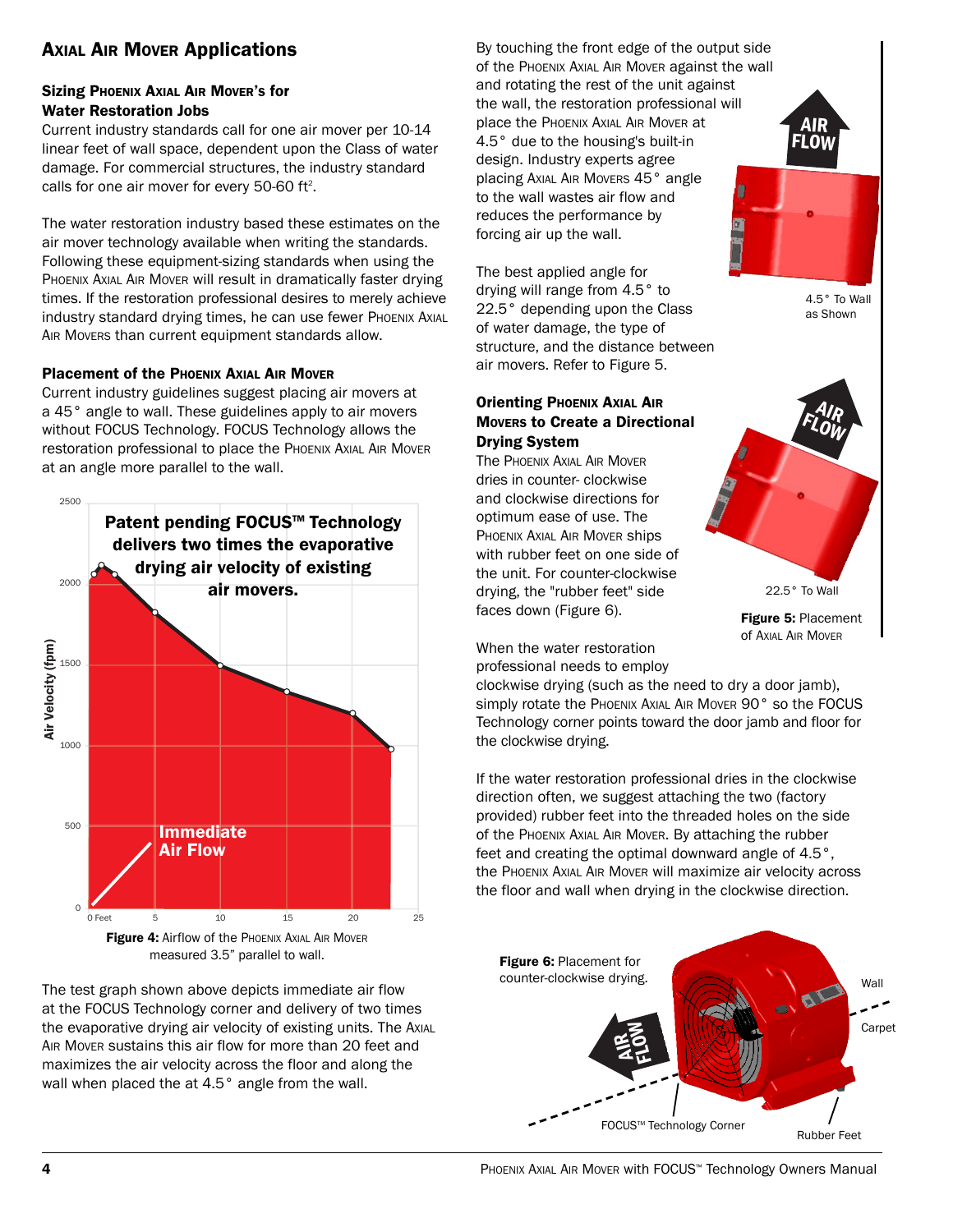## **AXIAL AIR MOVER Operation**

#### Operating Instructions

The PHOENIX AXIAL AIR MOVER as packaged is ready to be put into service. Inspect the unit completely for any shipping damage. Place the unit on the ground. Check the GFCI to ensure it is not tripped. Orient the unit so the desired air flow direction is the same as the indicator in the FOCUS Technology corner on the interior of the unit. Plug the unit into a grounded outlet and select the drying mode shown in Figure 7 below.



CAUTION: The PHOENIX AXIAL AIR MOVER consumes 2.5 Amps Do not plug devices requiring more than 9.0 Amps of current into the duplex outlet.

## AXIAL AIR MOVER Operator Panel Features

#### Run-Time Hour Meter

The PHOENIX AXIAL AIR MOVER operator interface panel is equipped with an Automatic LCD (Liquid Crystal Display) Hour meter. This hour meter displays cumulative run time.

The hour meter meets IP65 for moisture and dust protection…it's designed to survive harsh restoration and water recovery applications. The hour meter features non-volatile eeProm memory. This type of memory cannot be erased, nor reset. This feature ensures accurate time tracking.

The display can be used to track time-of-operation and time-to-dry. Some restoration professionals use the hour meters to help them establish hourly billables.

#### 12 Amp Resettable Circuit Breaker

The PHOENIX AXIAL AIR MOVER operator interface panel is equipped with several on-board power management features. One feature is a 12 AMP thermal response resettable circuit breaker. The circuit breaker protects the unit and devices connected to its duplex GFCI outlet.

The circuit breaker is designed to sense the total current draw through the circuit. The circuit breaker "trips" when more than 12 amps of electrical current are drawn through



the device's power cord. Should an over-current condition occur, the AXIAL AIR MOVERS' on-board circuit breaker prevents nuisance visits to a remote power junction box.

#### Power Indication Lamp

The PHOENIX AXIAL AIR MOVER operator interface panel is equipped with several on-board power management features. One feature is a RED, sealed, high intensity AC voltage power indication lamp. This indication lamp allows operators to visually identify the operation status of several PHOENIX AXIAL AIR MOVERS at a distance, with a single glance.

The power indication lamp will remain lit when the AC power cord is plugged into a standard "powered" AC power outlet and the PHOENIX AXIAL AIR MOVER 3-position Drying selector switch is in either the HIGH or LOW operation position.

The power indication lamp will remain unlit when the AC power cord is unplugged, the Axial Air Mover 3-position Drying selector switch in the OFF position, the on-board GFCI or 12 Amp circuit breaker is tripped, or the connected, standard AC wall outlet power has been turned off.

#### 3-Position Drying Selector Switch

The PHOENIX AXIAL AIR MOVER operator interface panel is equipped with several on-board power management features. One feature is a 3-position drying mode selector switch. This switch is used to select the PHOENIX AXIAL AIR MOVER'S mode of operation. The 3 modes of operation are OFF, LOW or HIGH.

# **IMPORTANT**

IMPORTANT: When the PHOENIX AXIAL AIR MOVER is plugged into a standard "powered" wall outlet the PHOENIX AXIAL AIR MOVER'S duplex outlets are electrically "HOT" and AC voltage is present.

**OFF** - The PHOENIX AXIAL AIR MOVER is not drying. The power indication lamp is unlit. If the PHOENIX AXIAL AIR MOVER is plugged into a standard "powered" wall outlet all devices connected to the PHOENIX AXIAL AIR MOVER'S duplex GFCI outlet receive AC voltage.

LOW - The PHOENIX AXIAL AIR MOVER is in "Normal" Drying mode. This mode provides rapid drying and very quiet operation. The power indication lamp will be lit. All devices connected

to the devices duplex GFCI outlet will receive AC voltage.

**HIGH** - The PHOENIX AXIAL AIR MOVER IS IN "Ultra" drying mode. This mode provides rapid drying and low noise, quiet operation. The power indication lamp will be lit. All devices connected to the devices duplex GFCI outlet will receive AC voltage.

**Figure 7: AXIAL AIR MOVER Operator Panel**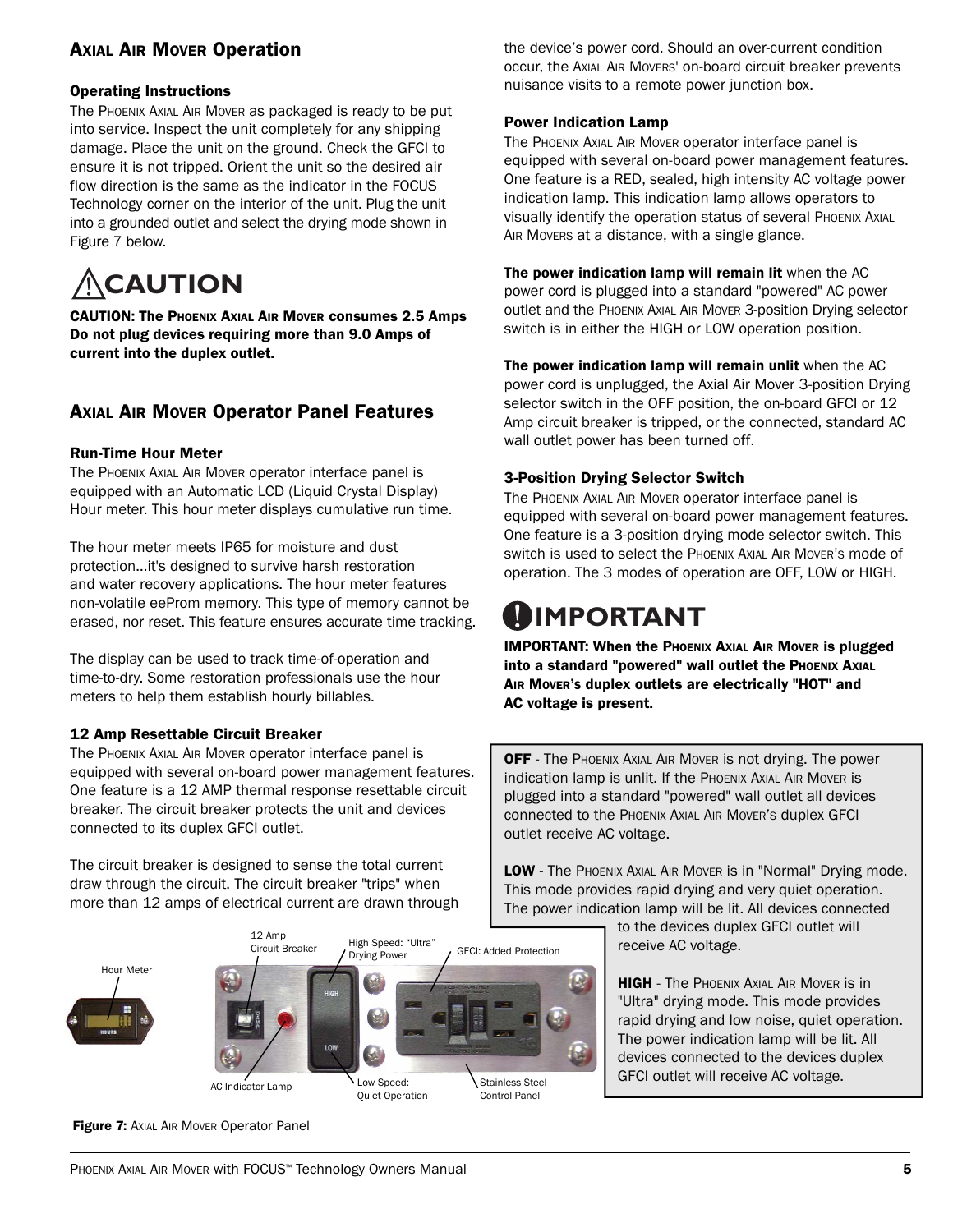#### GFCI Protection and the On-Board Duplex VAC Outlet

The PHOENIX AXIAL AIR MOVER operator interface panel is equipped with several on-board power management features. One feature is a duplex GFCI, standard AC voltage outlet.

The device's GFCI (Ground Fault Circuit Interrupter) protection promotes operator safety in wet applications. GFCI devices trip when a fault to electrical "ground" is sensed.

It is recommended, operators check the GFCI protection prior to AXIAL AIR MOVER operation. To check GFCI protection push the "TEST" button located on the GFCI duplex outlet. If operating properly the "RESET" button on the GFCI outlet will pop out. The device can only be "RESET" when the AXIAL AIR MOVER is connected to a wall outlet providing standard AC voltage. This duplex AC outlet allows the inter-connection of other AC powered devices.

## Maintaining Your AXIAL AIR MOVER

# **WARNING**

WARNING: Disconnect the unit from power before servicing, lubrication or cleaning. Replace the wire safety grill after servicing, lubrication or cleaning.

#### **Servicing**

Before each use, the PHOENIX AXIAL AIR MOVER with FOCUS Technology should be inspected for damage, blocked inlet or outlet, or any excess buildup of foreign material.

Inspect the GFCI to ensure it is not in a "tripped" condition. Push "RESET" to reset the GFCI.

When the PHOENIX AXIAL AIR MOVER is first turned on, check for excessive vibration. If the unit vibrates excessively or if blade rubs on housing turn off the unit immediately. Have a service technician inspect the unit to locate the problem.

#### Motor Lubrication

Oil the unit every six months with 3 - 4 drops of SAE 20 weight non-detergent oil. Lubricate the motor with a drop of oil after each washing.

# **IMPORTANT**

IMPORTANT: The approved oil for lubrication is SAE 20 weight non-detergent oil, specifically designated for use with electric motors.



Figure 8: Oil hole locations. Access the oil holes by removing the protective grill(s) and turning the unit upside down.

#### Cleaning The AXIAL AIR MOVER

The AXIAL AIR MOVER'S housing is made of a durable and washable polyethylene. When cleaning, the use of solvents is NOT recommended.

When washing inside the unit, disconnect the unit from its power source. Protect the operator interface panel with a cloth. Clean inner barrel, grills and blade. Wipe down motor exterior with a damp cloth. If the motor gets wet during cleaning, simply allow ample time for motor to dry out completely before restarting. If you clean your device frequently perform motor lubrication more frequently as well.

If you wash the AXIAL AIR MOVER and do not plan to use it within 24 hours, allow the fan to drip dry for 10 minutes and then run the AXIAL AIR MOVER for 3 - 5 minutes before storing it.

#### Replacement Parts and Optional Accessories

Contact the factory at 1-800-533-7533 to order replacement parts, or optional accessories

| 4025203 | Breaker, CKT, 12A         |
|---------|---------------------------|
| 4025204 | Switch, Rocker, On-Off-On |
| 4025205 | Outlet, Duplex, GFCI, 15A |
| 4025206 | Grill, Safety, Intake     |
| 4025206 | Grill, Safety, Exhaust    |
| 4025460 | Axial Air Mover Stand     |



Figure 9: Optional stand allows the AXIAL AIR MOVER'S air flow to be directed in a 360° range of movement. (Part # 4025460)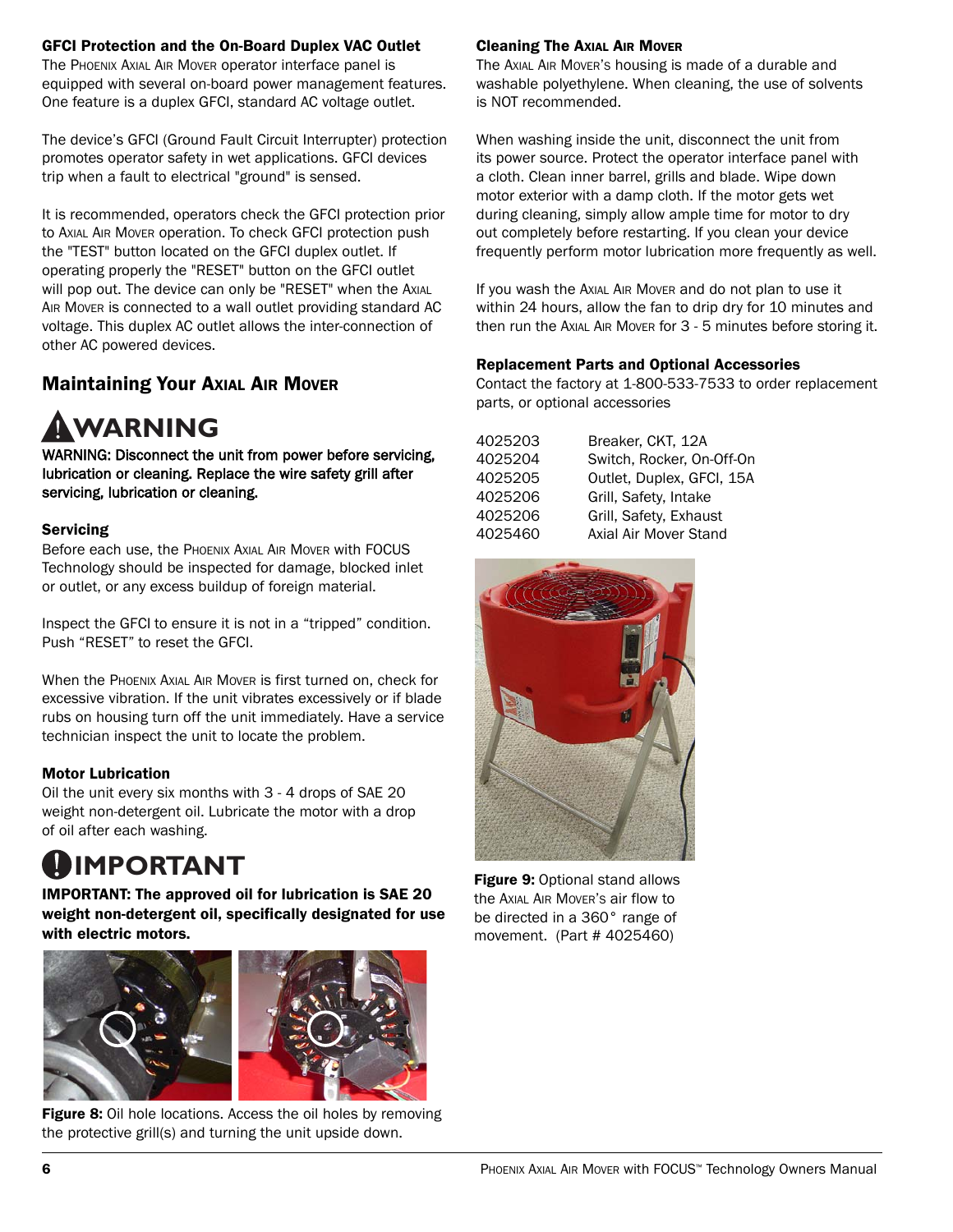## PHOENIX AXIAL AIR MOVER Limited Warranty

#### WARRANTOR:

Therma-Stor LLC PO Box 8050 Madison, WI 53708.

Telephone: 1-800-533-7533

WARRANTY: This warranty covers PHOENIX AXIAL **AIR MOVERS.** 

Year One - 100% parts and labor (all components)

Year Two - 100% parts only (all components)

Year(s) Three through Seven - Only materials and workmanship of the housing are covered.

If a defect in materials or workmanship occurs within the warranty period, Therma-Stor LLC will repair or replace the defect.

USER RESPONSIBILITIES: Warranty service must be performed by a servicer authorized by Therma-Stor Products. To obtain warranty service you must obtain a return material authorization (RMA). To obtain an RMA you must present proof of purchase or (lease), by use of a warranty card, original sales receipt or other reasonable and reliable means.

To obtain an RMA call Therma-Stor LLC at the above number and ask for the Therma-Stor LLC Service Department, which will then issue an RMA# and arrange for, at our option, either repair or replacement.

FREIGHT: Freight to and from the servicer is the responsibility of the end-user. The end-user is responsible for normal care and proper return packaging.

LIMITATIONS AND EXCLUSIONS: This warranty does not cover any defect, malfunction, etc. resulting from misuse, abuse, lack of normal care, corrosion, freezing, tampering, modification, unauthorized or improper repair or installation, accident, acts of nature or any other cause beyond Therma-Stor LLC's reasonable control.

If any PHOENIX AXIAL AIR MOVER part is repaired or replaced, the new part shall be warranted for the balance of original warranty (but all warranty periods will be extended by the period of time, if any, that the PHOENIX AXIAL AIR MOVER with FOCUS Technology is out of service while awaiting covered warranty service).

Warranty service will be performed during normal working hours.

UPON THE EXPIRATION OF THE WRITTEN WARRANTY APPLICABLE TO THE PHOENIX AXIAL AIR MOVER OR ANY PART THEREOF, ALL OTHER WARRANTIES IMPLIED BY LAW, INCLUDING MERCHANTABILITY AND FITNESS FOR A PARTICULAR PURPOSE, SHALL ALSO EXPIRE. ALL WARRANTIES MADE BY THERMA-STOR LLC ARE SET FORTH HEREIN, AND NO CLAIM MAY BE MADE AGAINST THERMA-STOR BASED ON ANY ORAL WARRANTY. IN NO EVENT SHALL THERMA-STOR LLC, IN CONNECTION WITH THE SALE, INSTALLATION, USE, REPAIR OR REPLACEMENT OF ANY PHOENIX AXIAL AIR MOVER OR PART THEREOF BE LIABLE UNDER ANY LEGAL THEORY FOR ANY SPECIAL, INDIRECT OR CONSEQUENTIAL DAMAGES INCLUDING WITHOUT LIMITATION WATER DAMAGE (THE END USER SHOULD TAKE PRECAUTIONS AGAINST SAME), LOST PROFITS, DELAY, OR LOSS OF USE OR DAMAGE TO ANY REAL OR PERSONAL PROPERTY.

Some states do not allow limitations on how long an implied warranty lasts, and some do not allow the exclusion or limitation of incidental or consequential damages, so one or both of these limitations may not apply to you.

**LEGAL RIGHTS:** This warranty gives you specific legal rights, and you may also have other rights which vary from state to state.